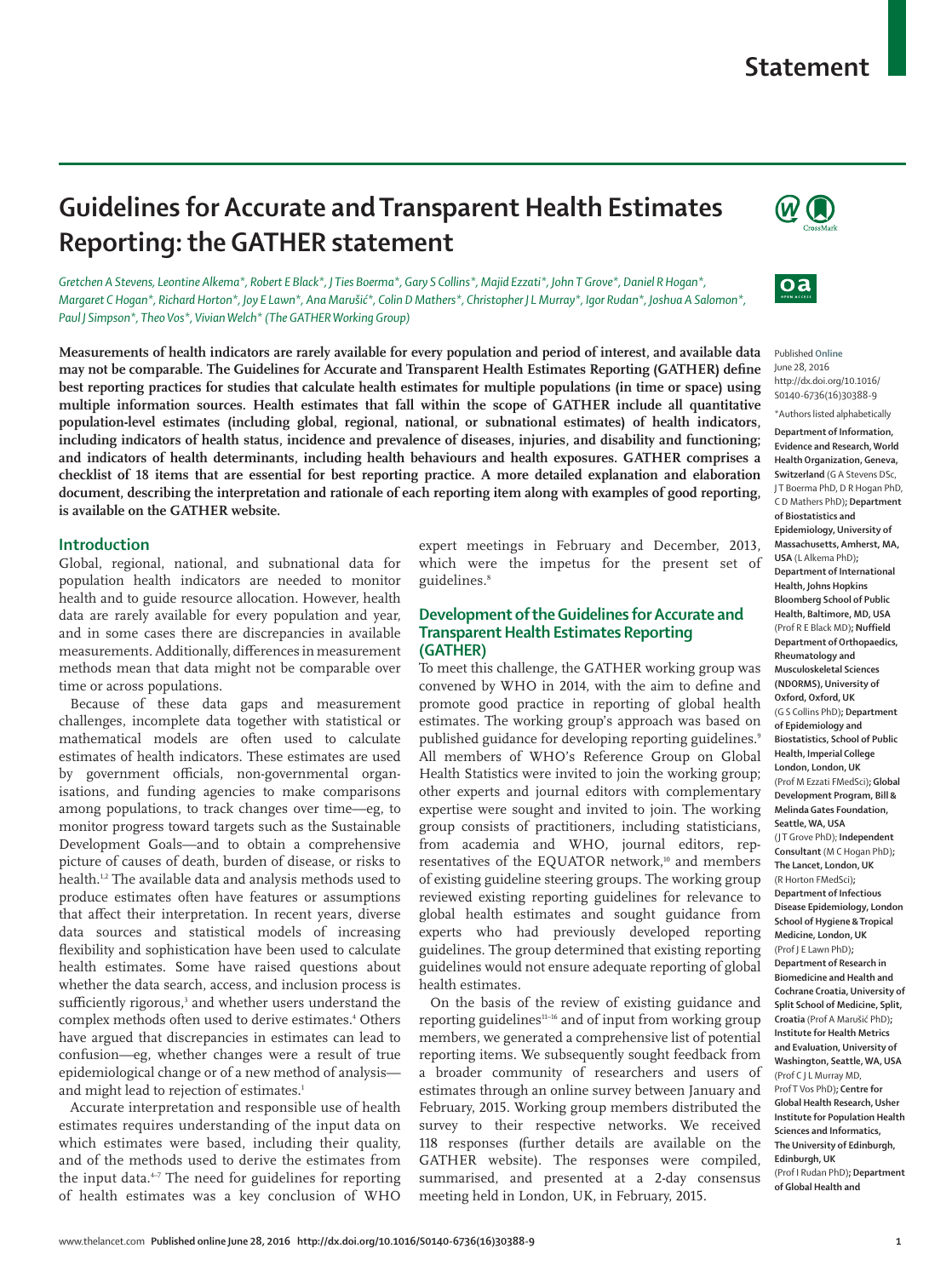**Population, Harvard T H Chan School of Public Health, Boston, MA, USA** (Prof J A Salomon PhD)**; PLOS Medicine, Cambridge, UK** (P J Simpson PhD)**; Bruyére Research Institute, Ottawa, ON, Canada** (V Welch PhD)**; and Centre for Global Health, University of Ottawa, Ottawa, ON, Canada** (V Welch)

> Correspondence to: Dr Gretchen A Stevens, World Health Organization, Geneva, Switzerland **stevensg@who.int**

For the **GATHER website** see http://gather-statement.org

## **Item number Checklist item Objectives and funding** 1 Define the indicator(s), populations (including age, sex, and geographic entities), and time period(s) for which estimates were made. 2 List the funding sources for the work.

| Data inputs                                                                                    |                                                                                                                                                                                                                                                                                                                                                                                               |
|------------------------------------------------------------------------------------------------|-----------------------------------------------------------------------------------------------------------------------------------------------------------------------------------------------------------------------------------------------------------------------------------------------------------------------------------------------------------------------------------------------|
| For all data inputs from multiple sources that are synthesised as part of the study:           |                                                                                                                                                                                                                                                                                                                                                                                               |
| 3                                                                                              | Describe how the data were identified and how the data were accessed.                                                                                                                                                                                                                                                                                                                         |
| 4                                                                                              | Specify the inclusion and exclusion criteria. Identify all ad-hoc exclusions.                                                                                                                                                                                                                                                                                                                 |
| 5                                                                                              | Provide information about all included data sources and their main characteristics. For each data source used, report reference information or<br>contact name/institution, population represented, data collection method, year(s) of data collection, sex and age range, diagnostic criteria or<br>measurement method, and sample size, as relevant.                                        |
| 6                                                                                              | Identify and describe any categories of input data that have potentially important biases (eq, based on characteristics listed in item 5).                                                                                                                                                                                                                                                    |
| For data inputs that contribute to the analysis but were not synthesised as part of the study: |                                                                                                                                                                                                                                                                                                                                                                                               |
| 7                                                                                              | Describe and give sources for any other data inputs.                                                                                                                                                                                                                                                                                                                                          |
| For all data inputs:                                                                           |                                                                                                                                                                                                                                                                                                                                                                                               |
| 8                                                                                              | Provide all data inputs in a file format from which data can be efficiently extracted (eq, a spreadsheet rather than a PDF), including all relevant<br>meta-data listed in item 5. For any data inputs that cannot be shared because of ethical or legal reasons, such as third-party ownership, provide a<br>contact name or the name of the institution that retains the right to the data. |
| Data analysis                                                                                  |                                                                                                                                                                                                                                                                                                                                                                                               |
| 9                                                                                              | Provide a conceptual overview of the data analysis method. A diagram may be helpful.                                                                                                                                                                                                                                                                                                          |
| 10                                                                                             | Provide a detailed description of all steps of the analysis, including mathematical formulae. This description should cover, as relevant, data<br>cleaning, data pre-processing, data adjustments and weighting of data sources, and mathematical or statistical model(s).                                                                                                                    |
| 11                                                                                             | Describe how candidate models were evaluated and how the final model(s) were selected.                                                                                                                                                                                                                                                                                                        |
| 12                                                                                             | Provide the results of an evaluation of model performance, if done, as well as the results of any relevant sensitivity analysis.                                                                                                                                                                                                                                                              |
| 13                                                                                             | Describe methods of calculating uncertainty of the estimates. State which sources of uncertainty were, and were not, accounted for in the<br>uncertainty analysis.                                                                                                                                                                                                                            |
| 14                                                                                             | State how analytical or statistical source code used to generate estimates can be accessed.                                                                                                                                                                                                                                                                                                   |
| <b>Results and discussion</b>                                                                  |                                                                                                                                                                                                                                                                                                                                                                                               |
| 15                                                                                             | Provide published estimates in a file format from which data can be efficiently extracted.                                                                                                                                                                                                                                                                                                    |
| 16                                                                                             | Report a quantitative measure of the uncertainty of the estimates (eq, uncertainty intervals).                                                                                                                                                                                                                                                                                                |

17 Interpret results in light of existing evidence. If updating a previous set of estimates, describe the reasons for changes in estimates.

18 Discuss limitations of the estimates. Include a discussion of any modelling assumptions or data limitations that affect interpretation of the estimates.

*Table:* **GATHER checklist of information that should be included in reports of global health estimates**

The primary objective of the working group consensus meeting was to agree on the list of items that should be reported whenever health estimates are published. During the meeting, reporting items were evaluated in light of the responses to the online survey, and working group members agreed to retain, omit, or combine items to generate the checklist in the table.

The GATHER working group and the responses to the online survey, both drawn from our networks of collaborators, were dominated by residents of highincome countries. We therefore sought additional feedback from a geographically diverse group of stakeholders—including 130 country focal points for WHO mortality estimates—by sharing an earlier version of this statement before publication. We revised this statement based on the feedback received.

# **Aim of GATHER**

GATHER aims to define and promote good practice in reporting of global health estimates. Reporting of estimates should serve the needs of their two primary audiences: decision makers and researchers. Decision makers include planners, policy makers, and monitoring staff in governments, as well as global, regional, and national public health experts, funding agencies, and civil society organisations. These users need information about data sources and analysis methods, including key assumptions and limitations, in a way that is accessible without advanced training in statistics. They also need an explanation of how new estimates compare to previously published estimates, including why they differ. Researchers require a higher degree of detail about methods, so that they can fully understand and potentially reproduce studies and advance methods. The GATHER checklist includes only the minimum essential reporting items to serve these audiences; other good practices in reporting are recommended in the accompanying explanation and elaboration document available on the GATHER website.

Compliance with GATHER is not an indicator of a study's quality.<sup>12,17,18</sup> Rather, it ensures that key information is available so that an informed researcher can judge the study's quality and increases the chance that the study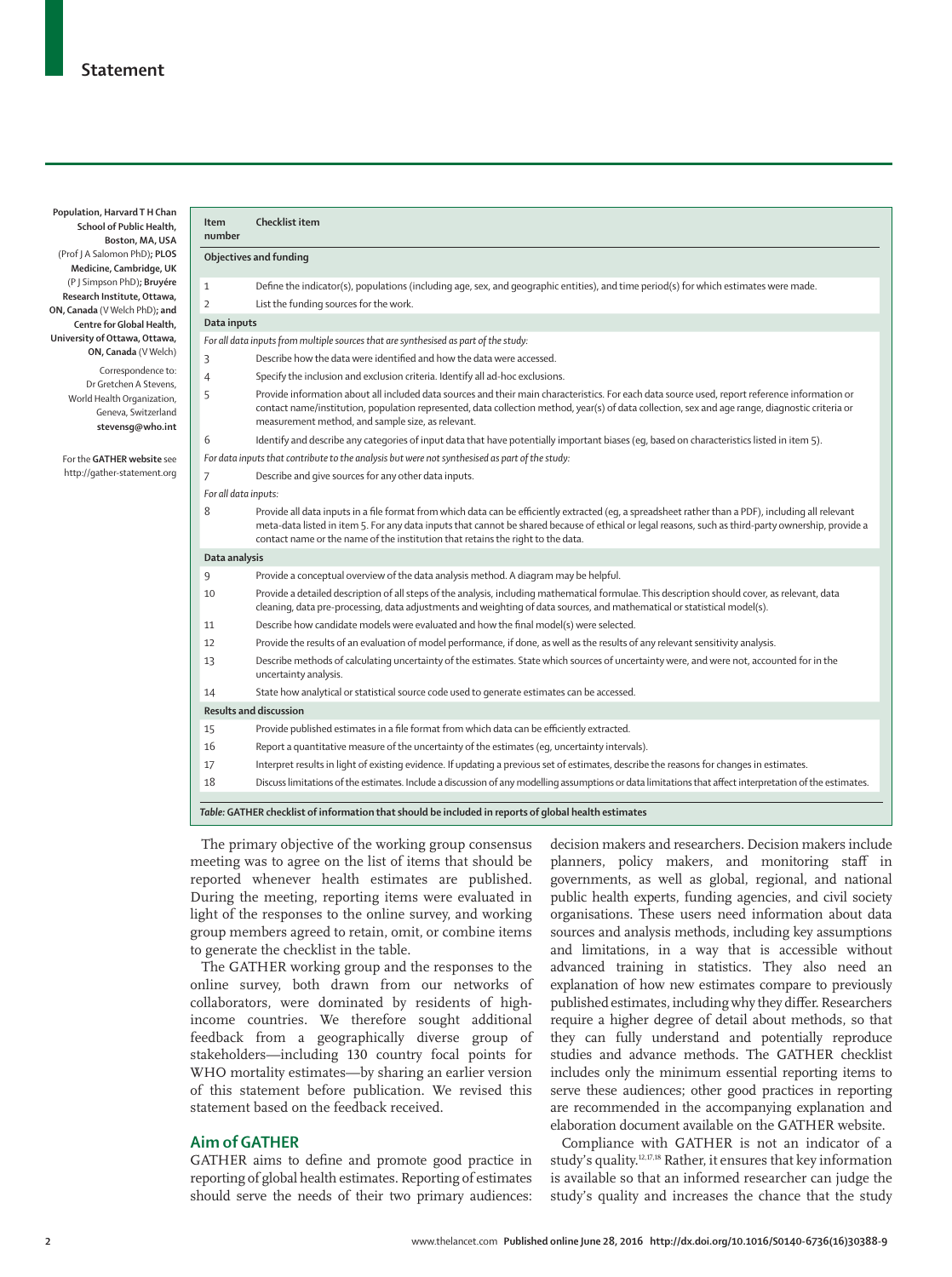results will be used appropriately by decision makers. Improvements in reporting may incidentally improve quality, because the reporting required for compliance with GATHER could assist analysts in identifying errors or improving methods.

# **Scope of GATHER**

GATHER defines best practices for documenting studies that report global health estimates. Global health estimates include all quantitative population-level estimates (including global, regional, national, or subnational estimates) of health indicators, including indicators of health status such as estimates of total and cause-specific mortality, incidence and prevalence of diseases, injuries, and disability and functioning; and indicators of health determinants, including health behaviours and health exposures (panel).

GATHER aims to define best practices for reporting of studies that synthesise information from multiple sources to quantitatively describe past and current population health and its determinants. These studies include comparisons among multiple populations, over time or by place of residence. GATHER covers reporting of studies that disaggregate disease and injuries by underlying cause as defined by a classification system such as the International Classification of Disease (ICD) as well as those that attribute disease and injury to their determinants—eg, the number of deaths attributable to tobacco smoking. These reporting guidelines were not designed for reports of a health indicator from a single study or data source, such as a health survey or health service records for a single period.

Health determinants can range from proximal determinants of health, such as behaviours like tobacco smoking that have a direct effect on incidence of disease and mortality, to intermediate determinants of health, such as availability of essential medicines, to distal determinants of population health, such as wealth inequality. Of the universe of health determinants, these reporting guidelines were developed for estimates of health behaviours and health exposures.19 They were not designed for service coverage indicators, nor were they designed for health systems indicators, such as those related to health financing or health workforce. The guidelines were also not designed for estimates of distal determinants of health, such as average educational attainment or wealth inequality. Nevertheless, researchers preparing health estimates that do not fall in the scope of GATHER might find GATHER useful when documenting their study. In particular, a commitment to documenting all data inputs and analysis methods should be a universal feature of published reports providing estimates designed for policy planning.

# **Overview of GATHER**

GATHER comprises a checklist of 18 items that are essential for best reporting practice (table). An electronic version of the checklist and a more detailed explanation

## *Panel:* **Definitions of technical terms**

**Health indicator:** A measureable quantity that can be used to describe a population's health or its determinants. Indicators can be categorised into four domains: health status (eg, life expectancy, HIV prevalence), risk factors (eg, childhood stunting, prevalence of smoking), service coverage (eg, immunisation coverage rate), or health systems (eg, hospital bed density, death registration coverage).19

**Health estimates:** Quantitative population-level estimates (including global, regional, national, or subnational estimates) of health indicators, including indicators of health status such as estimates of total and cause-specific mortality, incidence and prevalence of diseases, injuries, and disability and functioning; and indicators of health determinants, including health behaviours and health exposures. Examples of health indicators that fall within the scope of GATHER include life expectancy, disability-adjusted life-years by cause, under-5 mortality rate, maternal mortality ratio, mortality rate from road traffic injuries, HIV incidence, prevalence of stunting in children younger than 5 years, prevalence of current tobacco use, prevalence of obesity in adults, and condom use among sex workers.

**Data inputs:** All numerical inputs to mathematical or statistical models that are used to generate global health estimates. Model inputs may include raw health data, processed health data, covariates, and other parameters. Raw health data are measures derived from primary data collection with no adjustments or corrections. Processed health data are health statistics that have been calculated from raw health data, but which are not the result of synthesising multiple data sources. Examples of processing raw health data include cleaning data by removal of implausible values, calculating an indicator with an algorithm, or adjusting a statistic for bias.

**Covariates:** Data, including non-health data, which are used in a statistical model to improve the estimation of the health indicator of interest. These data are population-specific and are available for every population included in the analysis. A common covariate is gross domestic product per capita.

and elaboration document, describing the interpretation and rationale of each reporting item along with examples of good reporting, are available on the GATHER website.

Global health estimates are regularly published in scientific journals and in reports of intergovernmental agencies and non-governmental organisations. The GATHER checklist is designed to be flexible enough to be used for both types of publication. The items in the checklist are organised into four sections: (1) objectives and funding, (2) data inputs, (3) data analysis, and (4) results and discussion. Data inputs are further disaggregated into two groups: data inputs that were synthesised as part of the study (usually the health indicator being estimated), and data inputs from another source or study that contributed to the analysis, but were used without modification (if any; common data inputs of this type are population data or covariates such as average educational attainment or per capita gross domestic product). Methods of data analysis range from a simple averaging of available data to computationally intensive multistep processes that cannot be run on a standard desktop computer. The reporting items described here are appropriate for all data analysis methods, regardless of their complexity. Importantly, any method of synthesising available data to make estimates for a population relies on a model and should be reported accordingly.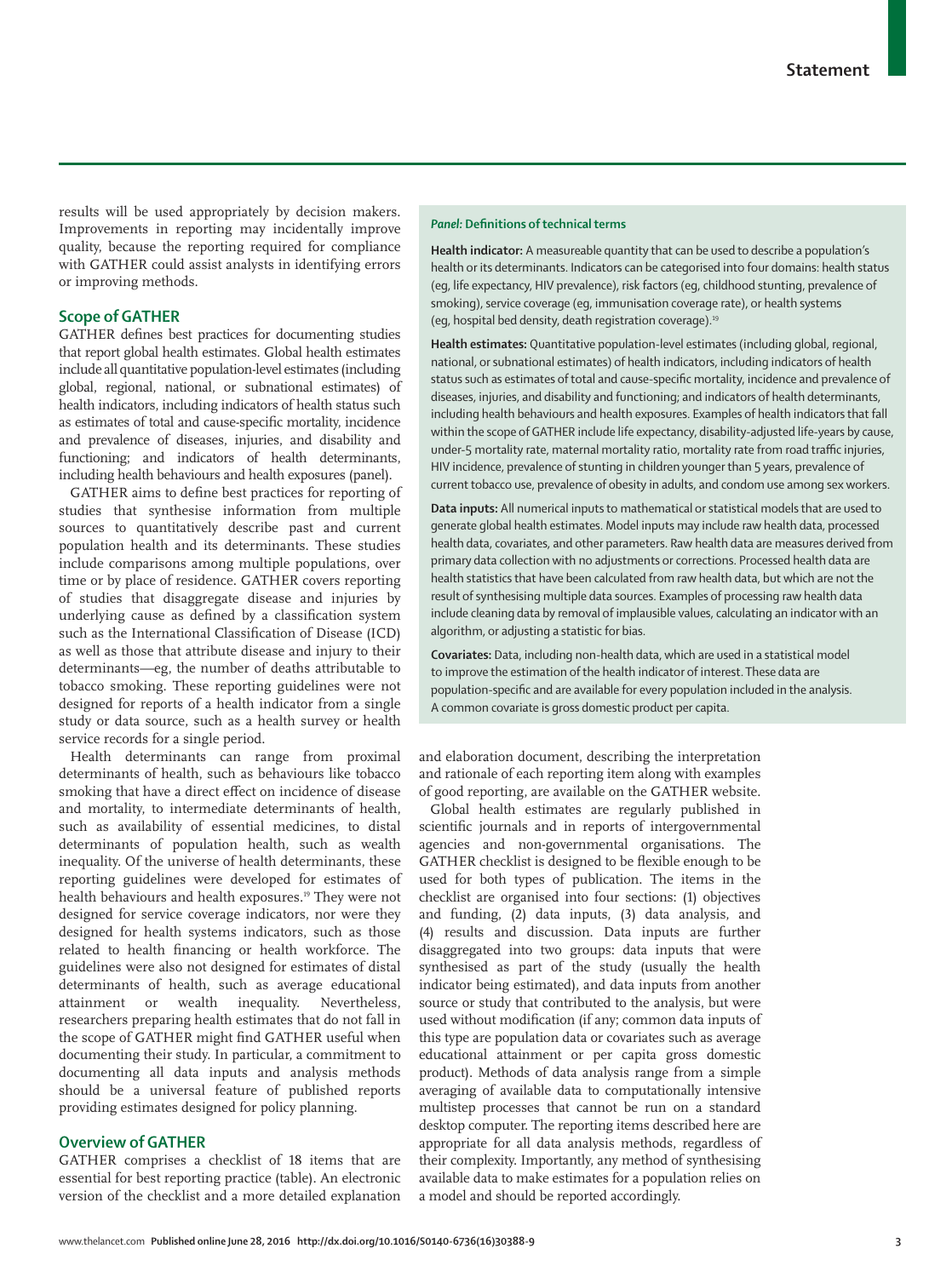In most cases, full reporting of a new set of estimates will not be possible in the main text of an article or a report. Rather, authors will have to make use of online appendices to ensure complete reporting as prescribed by the GATHER Statement. Whether the required materials appear in the main text or in an appendix will depend on the purpose and audience of the report, and we therefore leave this decision to the authors' and editors' discretion.

## **Implications and limitations**

We propose the GATHER checklist as a tool to be used by authors, reviewers, and journal editors, in order to promote best practices in reporting global health estimates. In this statement, we have presented the development, aim, and an overview of the guidelines. Users of the guidelines should refer to the GATHER website for further explanation and examples of good reporting for specific items.

GATHER considers open access to data inputs and access to analytical or statistical source code to be best practice in reporting. Recent reports on waste in research have highlighted that full documentation of research, including protocols for sharing data and code, increase the value of research that is undertaken.<sup>20,21</sup> Funding agencies<sup>22,23</sup> and journals<sup>24,25</sup> are increasingly requiring that researchers make input data and, in some cases, source code available. In line with these requirements, GATHER considers that data underlying health estimates should be accessible online, except in situations, such as third-party ownership, when this is not possible. We nonetheless acknowledge that requiring open access to data inputs might require additional resources for documentation and archiving of data resources.

Sharing source code also involves an investment of resources, especially if the code is fully documented and available online for off-the-shelf use. Sharing code often leads to requests for technical assistance from users, which are time-consuming and typically unfunded. Despite these challenges, in view of the use of global health estimates for policy prioritisation and funding allocation, we consider availability of code to be essential. Given that researchers are not necessarily resourced for sharing code, we consider that a minimum would be for researchers to share key segments of code and that they should not be held responsible for providing user support. Moving forwards, we hope that funding agencies and researchers will consider open access to data and code to be an integral part of any project, and that future studies will be planned and funded accordingly.

GATHER also requires that authors report a quantitative measure of the uncertainty associated with global health estimates, such as uncertainty intervals. Global health estimates are usually affected by multiple sources of error, such as measurement error during data collection, inability to register all cases or obtain a truly random sample, errors in adjusting input data for sources of bias, and the use of a model to calculate estimates.26,27 Users of these estimates should be informed about their overall uncertainty. Best practices for calculation of uncertainty intervals, and especially for combining multiple sources of uncertainty, are an area of active research. By requiring that researchers report a quantitative measure of uncertainty, and that they state which sources of uncertainty are accounted for, we aim to advance science in this area.

The field of global health estimates is rapidly evolving because of increasing availability of health data and innovation in statistical methods. The reporting guidelines presented here are designed to be flexible enough to guide reporting of estimates regardless of the underlying data availability and the complexity of the statistical methods. We anticipate that, as experience with these guidelines accumulates, methods and data evolve, and suggestions for improvements are made, GATHER will evolve as well. The explanation and elaboration document, available on the GATHER website, will be a living document that will be updated and clarified as needed, based on accumulated experience using the guidelines. We encourage submission of users' comments via our website.

#### **Contributors**

All authors set the process for developing the guideline. GAS developed the comprehensive list of reporting items and conducted the online survey, with inputs from all authors. GAS compiled the survey results, prepared the background materials for the 2015 meeting in London, and planned the meeting, with inputs from DRH. LA, REB, GSC, ME, JTG, DRH, RH, JEL, AM, CDM, IR, PJS, GAS, TV, and VW attended the meeting. GAS and DRH wrote the first draft of the manuscript. MCH and GAS wrote the first draft of the explanation and elaboration document. GAS conducted the second round of consultation. All other authors contributed to the selection and wording of the final list of reporting items and to the writing of the manuscript.

#### **Declaration of interests**

JS is a member of the Global Burden of Disease Scientific Council. AM is on the steering group of the EQUATOR Network. All other authors declare no competing interests.

#### **Acknowledgments**

We received financial support from the Bill & Melinda Gates Foundation. ITG is employed by the Bill & Melinda Gates Foundation. We acknowledge the thoughtful comments provided by 118 anonymous survey respondents; by the participants at WHO's meeting on country use of health estimates, in June, 2015, in Glion sur Montreux; and by Monika Bloessner, Mia Cokljat, Shah Ebrahim, Simon I Hay, Susan Norris, Shefali Oza, Christopher Paciorek, Juan Pablo Peña Rosas, and Iveta Simera.

#### **References**

- 1 Graham WJ, Adjei S. A call for responsible estimation of global health. *PLoS Med* 2010; **7:** e1001003.
- 2 Boerma T, Mathers CD. The World Health Organization and global health estimates: improving collaboration and capacity. *BMC Medicine* 2015; **13:** 50.
- 3 Hambleton IR, Howitt C, Rose AM, Samuels TA, Unwin N. Global trends in dietary quality. *Lancet Global Health* 2015; **3:** e593.
- 4 Byass P. The imperfect world of global health estimates. *PLoS Med* 2010; **7:** e1001006.
- 5 Walker N, Bryce J, Black RE. Interpreting health statistics for policymaking: the story behind the headlines. *Lancet* 2007; **369:** 956–63.